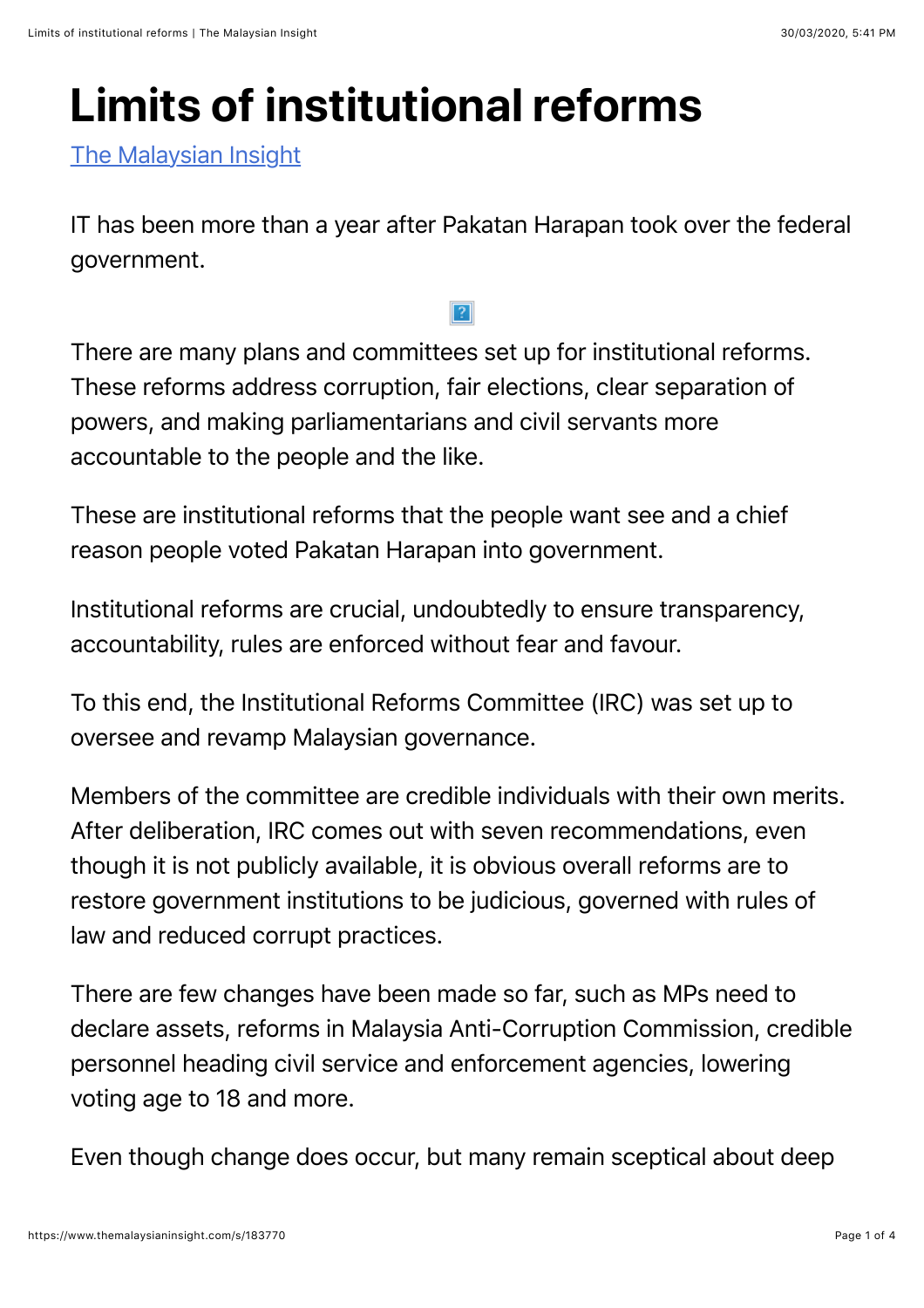## institutional reforms.

It is important to understand institutions in Malaysia before discussing reforms.

Institutions in general refers to 'rules of the game' that governs people. Institutional consists of formal rules (written rules, constitution and policy) and informal rules (embedded conventions, norms and culture).

The general perception is enforcing formal rules is crucial to ensure good governance. To carry out rules is not a something straightforward because informal rules such as embedded conventions, traditions and legacy have undue influenced in carrying out the rules and their formulation.

Policymakers can ignore the potent forces of informal rules when they want to enforce formal rules, especially when the rules contradict with the embedded conventions of the society. This can potentially affect the quality of implementing or formulating certain rules and policies.

In the Malaysian context, to enforce certain rules or policy, informal rules tend to influence formal ones.

Informal institutions in Malaysia can be associated with nationalism (which tends to associated with race and religion) patronage, uneven power relations held by political elites.

So any institutional reforms is likely hindered by informal factors. This can be seen in reforming government-linked companies and governmentlinked investment companies.

The Pakatan Harapan government pledge to reforms GLCs/GLICs, because it is dubbed as 'monsters', overcrowding the market.

They have also skewed from their primary objectives – instead of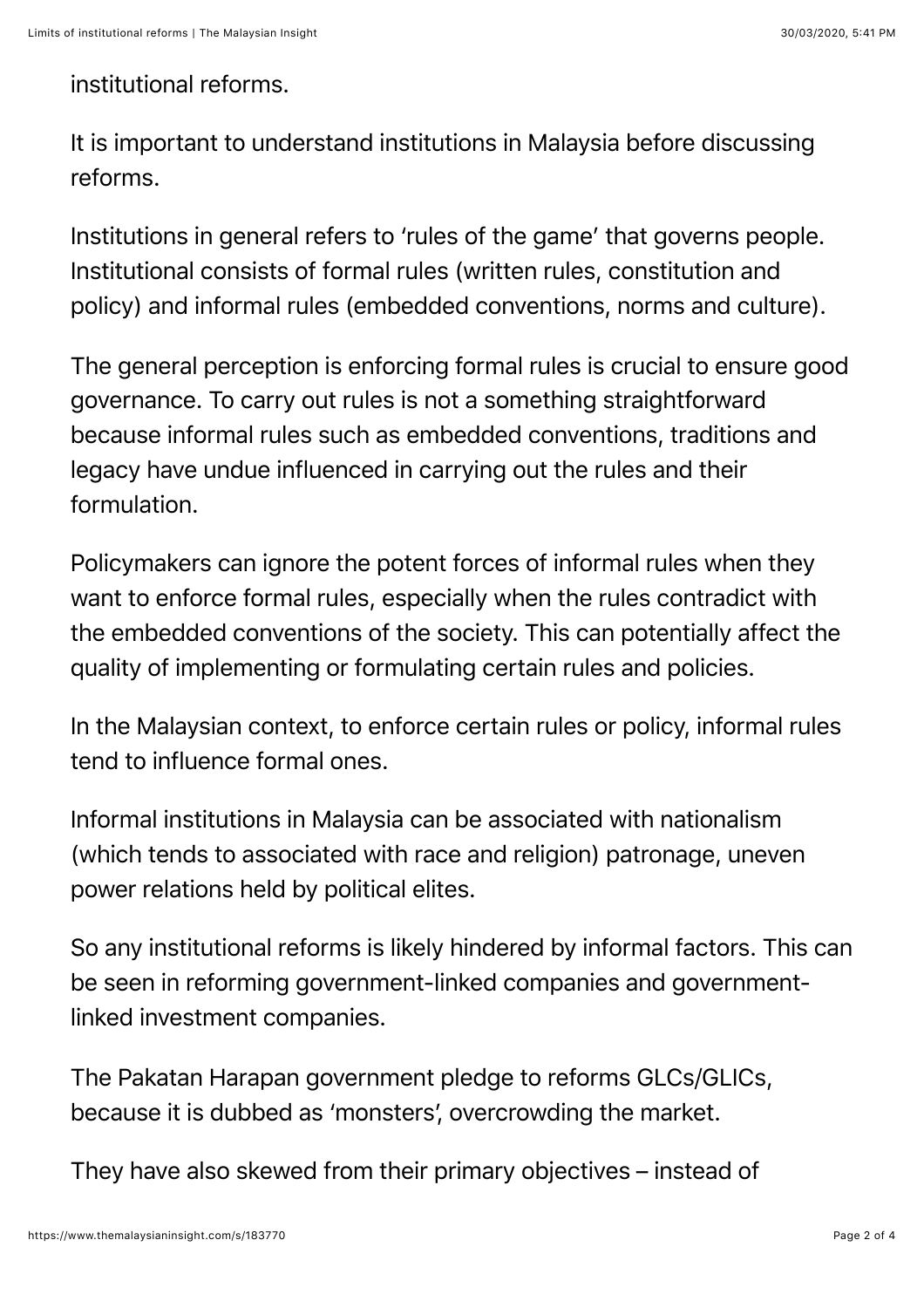facilitate disadvantage groups, they have evolved into helping the rich or the cronies (whoever are close to political power).

So far, there are no deep reforms.

Many GLCs and GLICs have been restructured so key ministries have control over them.

Such reforms raise the concern of patronage. The GLCs and GLICs have been the primary vehicles for channelling funds to specific companies and individuals.

Having control over GLCs are important to get political based support. It is also ways to award individuals who backed certain politicians during elections.

Another informal institutional constraint is ethno-economic development interest i.e. the Bumiputra agenda. This race agenda has deeply infused into our policy institutions.

Although this agenda is crucial for the country, it has been used by many politicians to push for self-interest agenda instead.

The ethno agenda has been associated with many aspects, among others, entry to university and awarding government contracts.

Putting racial quota for instance, in education entry is necessary in some aspects, given there are still poor Bumiputra, especially from Sabah and Sarawak.

But government needs to streamline the racial quota to make it more favourable in our plural society.

Government needs to target the real Bumiputra who need it the most, not as a 'blanket policy'.